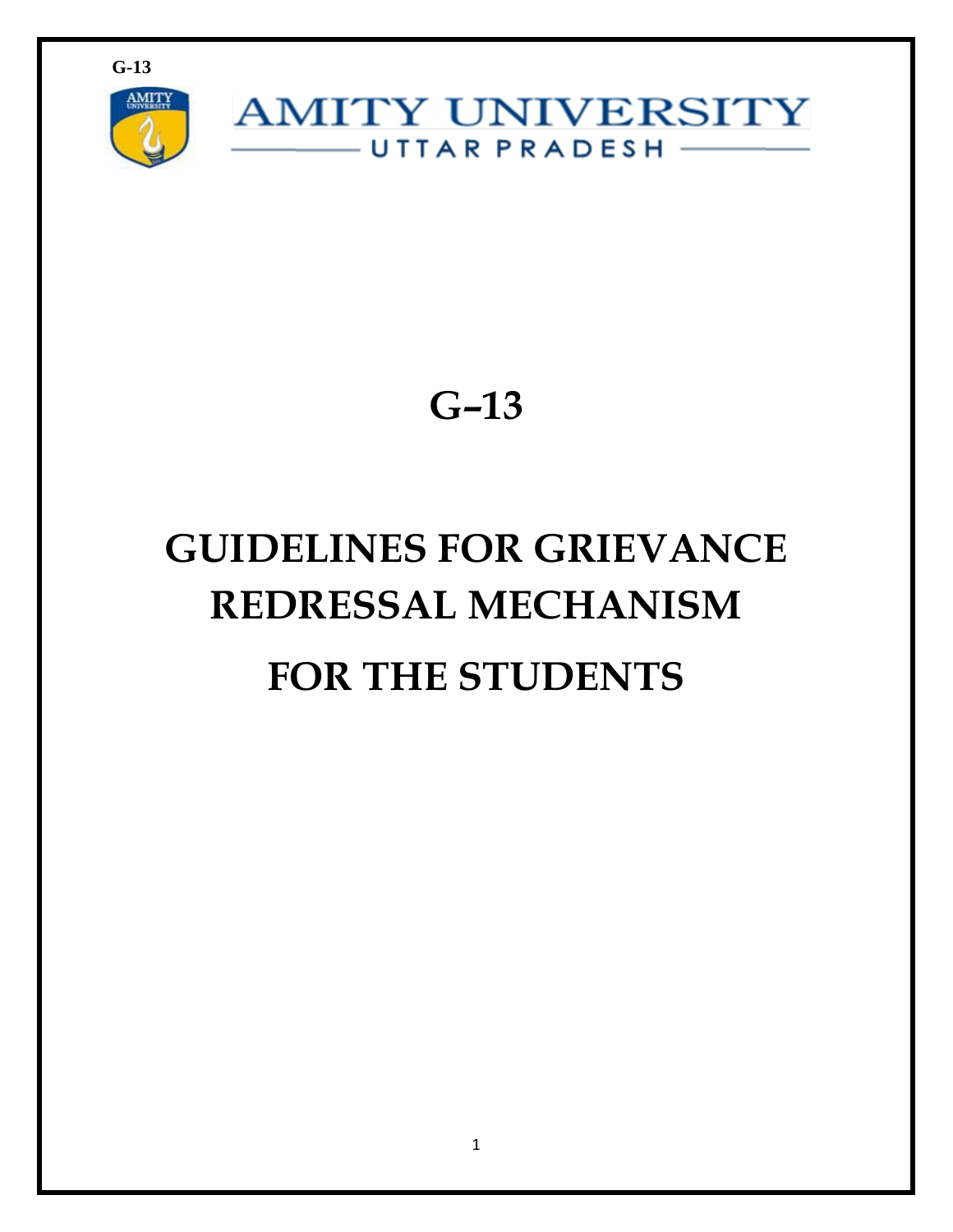## **G-13**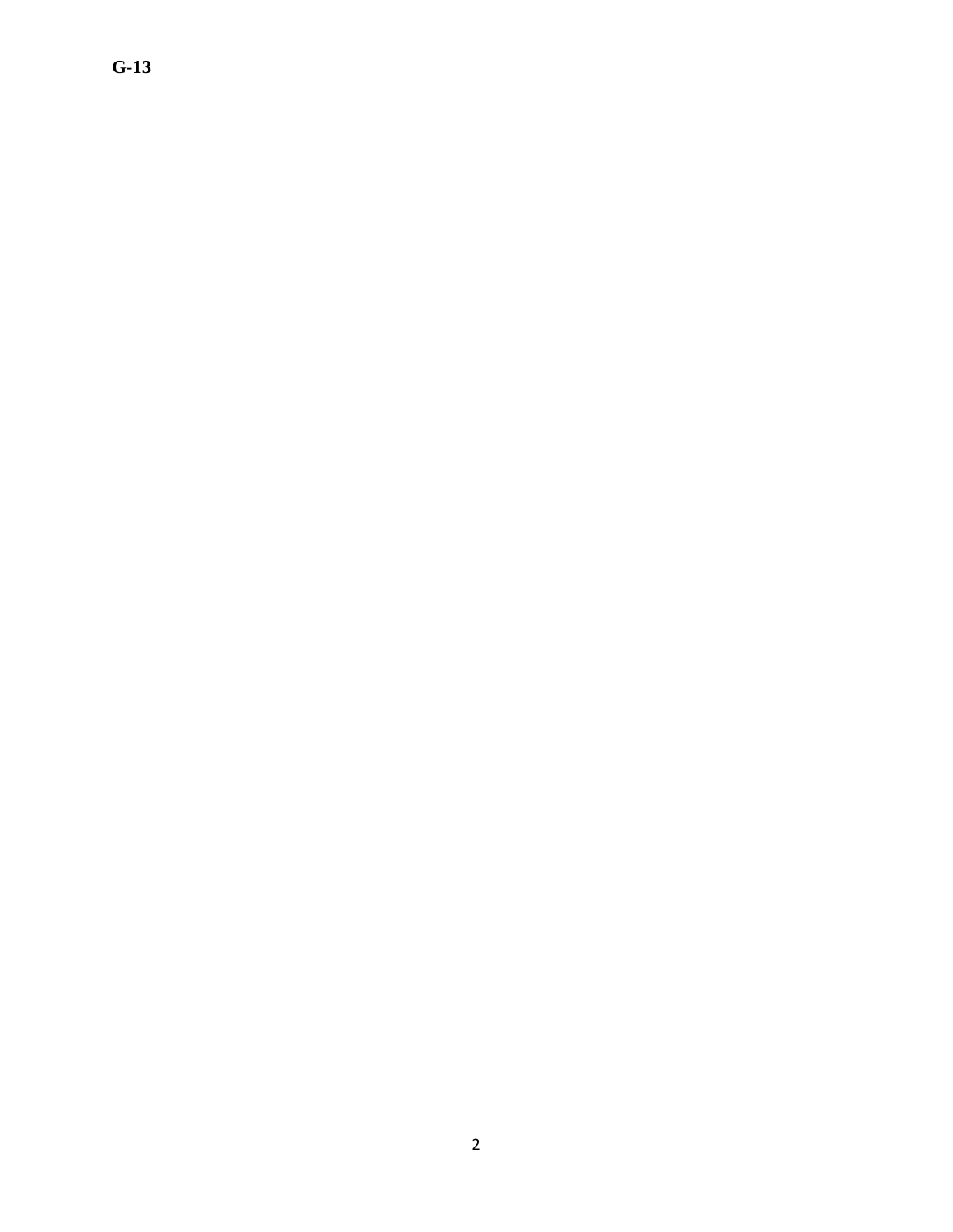### **G-13: 1GUIDELINES FOR GRIEVANCE REDRESSAL MECHANISM FOR THE STUDENTS OF AMITY UNIVERSITY UTTAR PRADESH**

Pursuant to UGC Regulations, 2012 on Grievance Redressal, as notified in the Gazette of India, dated March 23, 2013, the Amity University Uttar Pradesh (AUUP), hereby notifies Guidelines in broad conformity with the said Regulations of UGC, with an aim to address the grievances of students of Amity University Uttar Pradesh.

These Guidelines shall completely supersede and replace the existing Guidelines of AUUP on Students Grievance Redressal (G-13).

In these AUUP Guidelines, unless the context otherwise requires:

- (i) "aggrieved students" means a student who has any complaint in the matters concerned with the grievances defined under these regulations, and includes a person seeking admission to any institution of Amity University;
- (ii) "institution" means the institution created under AUUP Act to conduct a course/program of study for obtaining any qualification from university and which, in accordance with the rules and regulations of university, is recognized as competent to provide for such course of study and present students undergoing such course of study for the examination for the award of such qualification;
- (iii) "declared admission policy" means the policy for admission to a course or program of study as offered by Amity University, Noida and its off campus at Lucknow and published in the prospectus.
- (iv) **"Grievances" include the following complaints of the aggrieved students, namely:** 
	- a) Making admission contrary to merit determined in accordance with the declared admission policy of the institute;
	- b) Complaints of irregularity in the admission process adopted by the university, if any;
	- c) Refusal of admission in accordance with the declared admission policy of the institute;
	- d) Non publication of prospectus, as specified by UGC;
	- e) Any information, published in the prospectus, which is false or misleading, and not based on facts;
	- f) Withhold or refuse to return any document in the form of certificates of degree, diploma or any other award or other document deposited with it by a person for the purpose of seeking admission in such institution, with a view to induce or compel such person to pay any fee or fees in respect of any course or program of study which such person does not intend to pursue;
	- g) Demand of money in excess of that specified in the declared admission policy or approved by the competent authority to be charged by such institutions;
	- h) Breach of the policy for reservation in admission as may be applicable;
	- i) Complaints of alleged discrimination of students, from the underprivileged and marginalized section of society ,women or disabled categories;
	- j) Non payment or delay in payment of scholarships to any student that is committed by the university

 $\overline{\phantom{a}}$ 

<sup>1</sup>*Approved by the Academic Council at its 16th meeting held on 14 October 2013 & Executive Council at its 12th meeting held on 1st November 2013 ( Item No 12.26 – S)*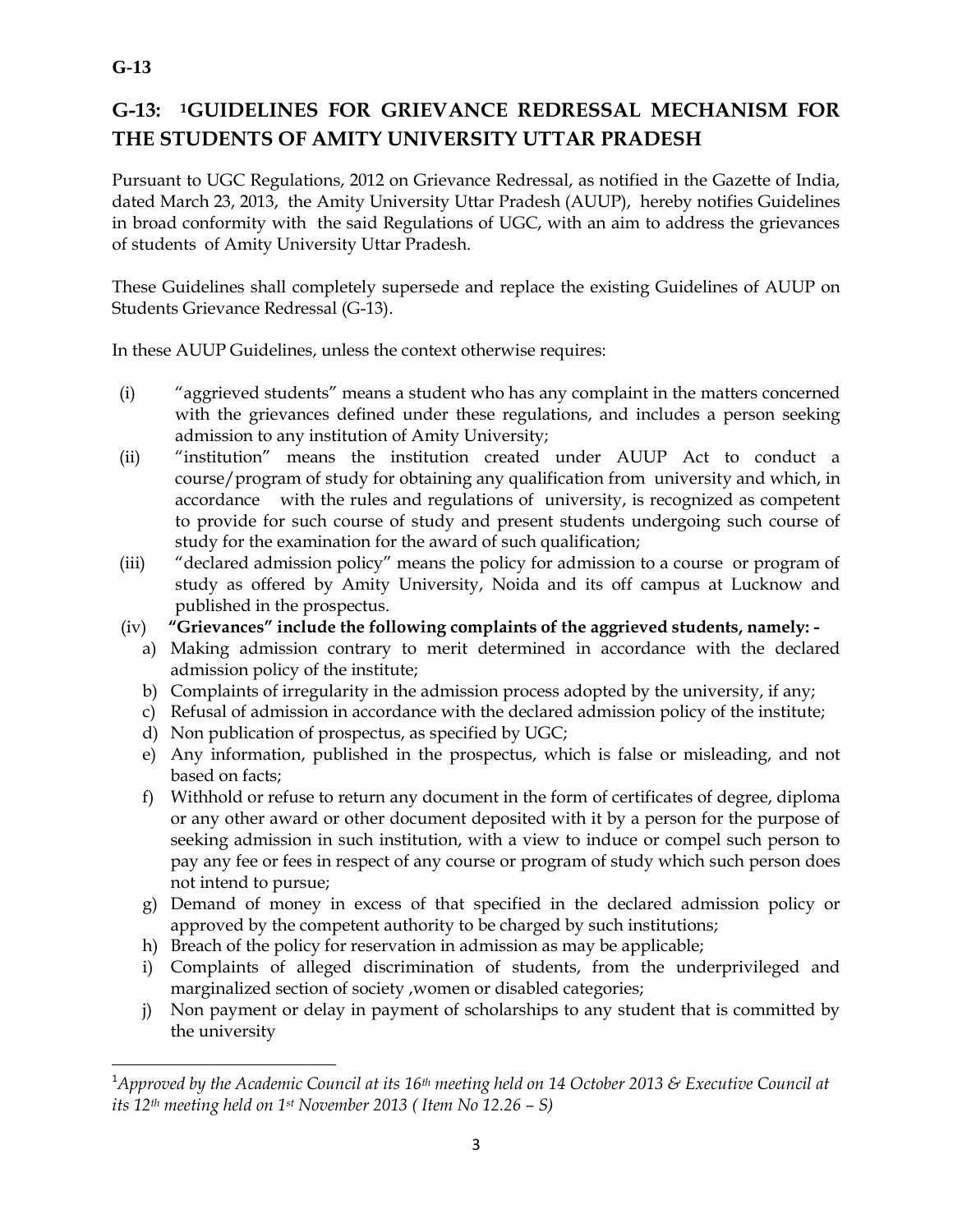- k) Delay in conduct of examinations or declaration of results beyond that specified in the academic calendar;
- l) On provision of student amenities as may have been promised or required to be provided by the institution;
- m) Denial of quality education as promised at the time of admission or required to be provided;
- n) Non transparent or unfair evaluation practices;
- o) Harassment and victimization of students;

#### **A. GRIEVANCES REDRESSAL COMMITTEE –**

- 1. The Vice Chancellor of Amity University, UP herein shall constitute a Standing Grievance Redressal Committee consisting of five members.
	- a) a senior Professor of the University Chairman;
	- b) a senior faculty drawn from the institutes, on rotation basis, to be nominated by the Vice Chancellor- Member;
	- c) Head of Institute ( HOI) where the grievance has occurred
	- d) a student representative, drawn from the institute(s), on rotation basis where the grievance has occurred to be nominated, based on academic merit, by the concerned Head of Institute ( HOI) – special invitee
	- e) Dean Students' Welfare ( DSW)- Member Secretary
- 2. The composition of Standing Grievances Redressal Committee shall not change; however, the members so nominated will have a term of two years.
- 3. The Standing Grievances Redressal Committee shall communicate its decision within ten days of receipt of the complaint.
- 4. Any person aggrieved by the decision of the Grievance Redressal Committee or not satisfied by its decision may within a period of six days prefer an appeal to the Appellate Authority, created for the purpose. The Chairman shall assume the responsibility as that of Ombudsman.
- 5. Any student, not satisfied with the existing redressal mechanism in Amity University, may prefer another complain to this Committee, through DSW.
- 6. The University hereby establishes a Registry, headed by DSW. A transparent mechanism of handling Registry shall be decided by DSW which may be reviewed by the Appellate Authority, if needed.

#### **B. Appellate Authority/ Ombudsman**

1. The Registry, headed by DSW will also act as Member Secretary to the Appellate Authority/ Ombudsman. The DSW shall place all such appeal out of cases, dealt under clause A to Appellate Authority. Any aggrieved student or person may prefer an appeal seeking Redressal of grievances, not being satisfied by the decision of Standing Grievances Redressal Committee and such appeal cases shall be placed before the Appellate Authority/Ombudsman by DSW. Some serious Grievance cases and the grievances/application addressed to Ombudsman may be taken up directly with the Ombudsman/Appellate Authority by DSW in consultation with the Chairman, Standing Grievance Redressal Committee.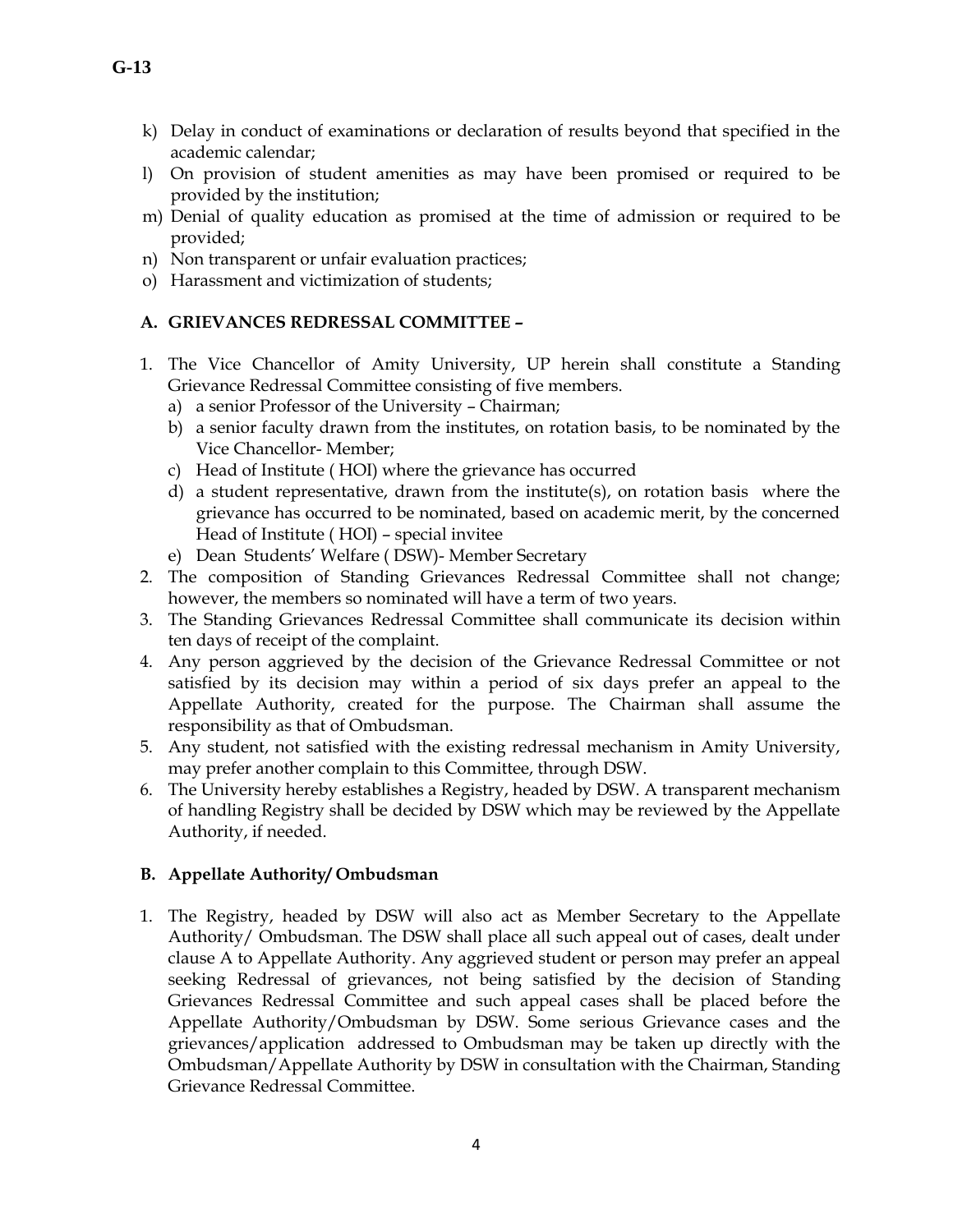#### **Constitution of Appellate Authority/ Ombudsman**

The Amity University, UP herein constitutes Appellate Authority comprising of following members.

- i. Chairman / Ombudsman to be nominated by a separate office order.
- ii. Registrar
- iii. HOI concerned in respect of which the appeal/ grievance is linked.
- iv. Co-opted Member ( Director-Academics/ Director-Admission, COE and others as may be needed, depending on the case and nature of grievance)
- v. DSW- Member Secretary
- 2. The details of the registry so established shall be published widely including on the notice board and prospectus and placed on the website of the University.

#### **C. PROCEDURE IN REDRESSAL OF APPEAL/GRIEVANCES BY OMBUDSMAN/APPELLATE AUTHORITY AND GRIEVANCE BY STANDING GRIEVANCE REDRESSAL COMMITTEE:**

- 1. On receipt of an application by the registry, the official-in-charge shall inform the DSW, the Member Secretary to the Standing Grievances Redressal Committee and shall immediately provide a copy to the concerned HOI or Official concerned in the University for furnishing its reply within seven days.
- 2. The Member Secretary shall arrange hearing by convening the meeting of Standing Grievance Redressal Committee and record the proceedings.
- 3. The appeal cases shall be referred by DSW to the Appellate Authority through its Chairman and a hearing shall be conducted following a due process.
- 4. The Ombudsman/Appellate Authority shall fix a date for hearing the complaint or complainant which shall be communicated to the aggrieved person either in writing or electronically, as may be feasible.
- 5. An aggrieved person may appear either in person or represented by such person as may be authorized to present his/her case.
- 6. The Ombudsman/Appellate Authority shall be guided by the principles of natural justice while hearing the grievances.
- 7. The Ombudsman/Appellate Authority shall ensure disposal of every application as speedily as possible; however, not later than a month of receipt of the grievance/appeal.
- 8. The University shall co-operate with the Ombudsman/ Appellate Authority, in redressal of grievance and provide administrative support.
- 9. On the conclusion of proceedings, the Ombudsman/Chairman, Appellate Authority or the Standing Grievances Redressal Committee, as the case may be, shall pass such order, with reasons for such order, as may be deemed fit to redress the grievance and provide such relief as may be desirable to the affected party at issue.
- 10. Every order under the signature of the Ombudsman/Chairman, Appellate Authority or the Chairman, Standing Grievances Redressal Committee, as the case may be, shall be provided to the aggrieved person and the Head of Institute and shall be placed on the website of the University.
- 11. The University shall comply with the order of the Ombudsman/Chairman, Appellate Authority.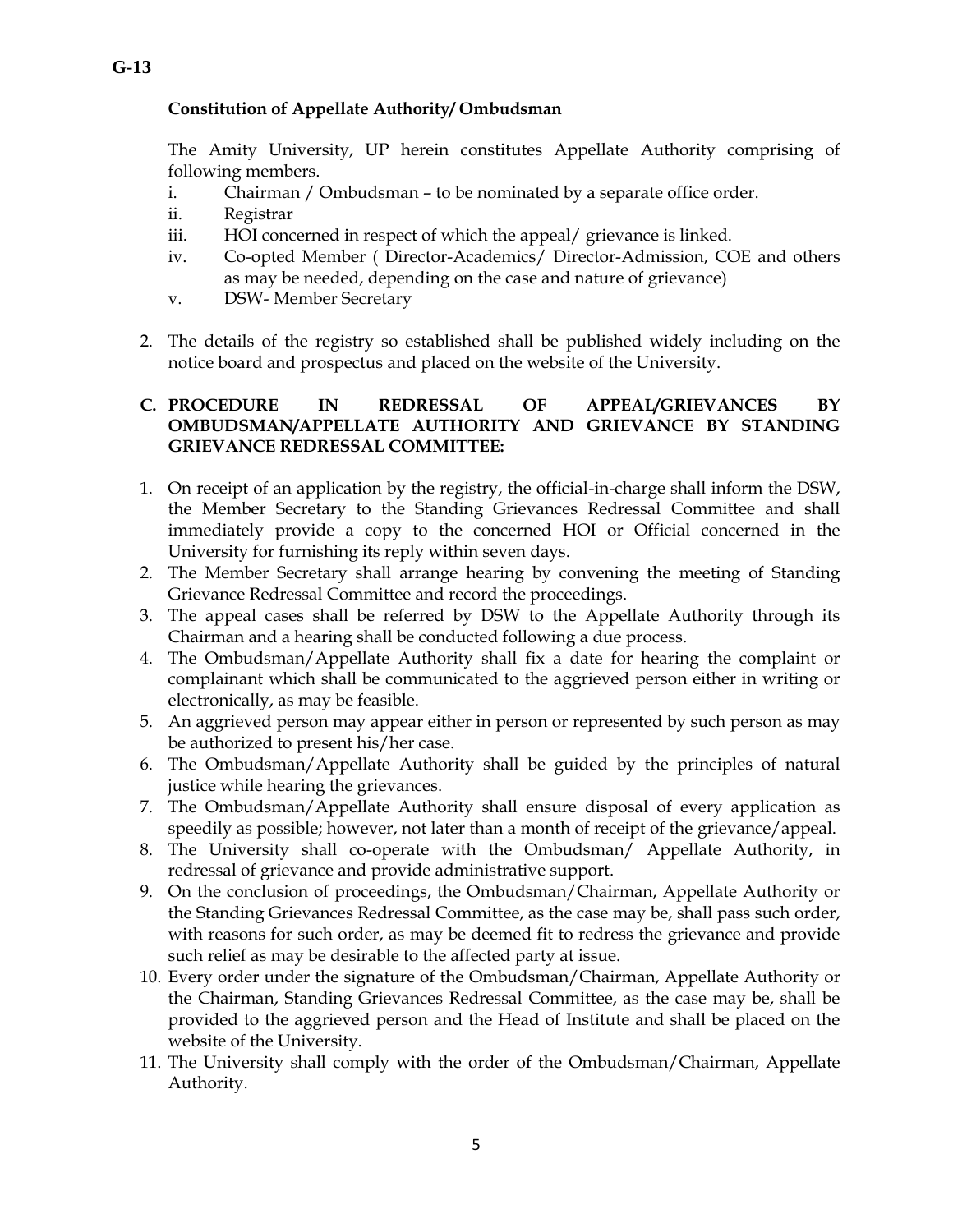- 12. Any order of the Ombudsman/Appellate Authority, not complied with by the University, the complainant may prefer reporting to the Commission (UGC).
- 13. A complaint shall be filed by the aggrieved student or his parent or with a special permission from the Ombudsman/Appellate Authority or the Standing Grievances Redressal Committee, as the case may be, by any other person.
- 14. In case of any false or frivolous complaint, the Ombudsman may order appropriate action against the complainant.

#### **D. MECHANISM FOR GRIEVANCE HANDLING**

- Pursuant to these Guidelines of AUUP, a proper **Students Grievance Redressal Mechanism** shall be in place to create a 'Registry' to be managed by Deputy DSW or the official nominated by DSW for the purpose, in the office of DSW. The DSW shall act as Member Secretary to Standing Grievance Redressal Committee.
- The student or the guardians may submit their query/complaint/grievance either to concerned Head of Institution/Department or the Dy.DSW, as per prescribed proforma given at Annexure A. If required, an application giving full details may also be enclosed.
- All the Heads of Institutions/Departments shall forward the complaints of students, received in the Institution, to the Registry, in the office of DSW.
- The person managing the Registry in the office of DSW shall enter it in a Register as per details given in Annexure B. The serial number of the entry made in the Register will be mentioned in the Acknowledgement as specified at Annexure A.
- The Dy/DSW shall seek the comments of concerned Head and forward the same, on being fully satisfied, to the complainant.
- The DSW, shall decide, depending on nature of complaints, to refer the complaints to the Standing Grievance Redressal Committee and convene a meeting accordingly.
- Where a written reply is required to be given to the students, based on the decision of Standing Grievance Redressal Committee, by the DSW, the a copy of it should be attached with the proforma A for records.
- If the grievance of the applicant is not redressed within the expected time or in the expected manner, the applicant may report the matter to higher authority, i.e. Appellate Authority/ Ombudsman. If the matter relates to more than one Institution/Department, the office of DSW shall coordinate with all such Institutions/ Departments and ensure that the issue is resolved.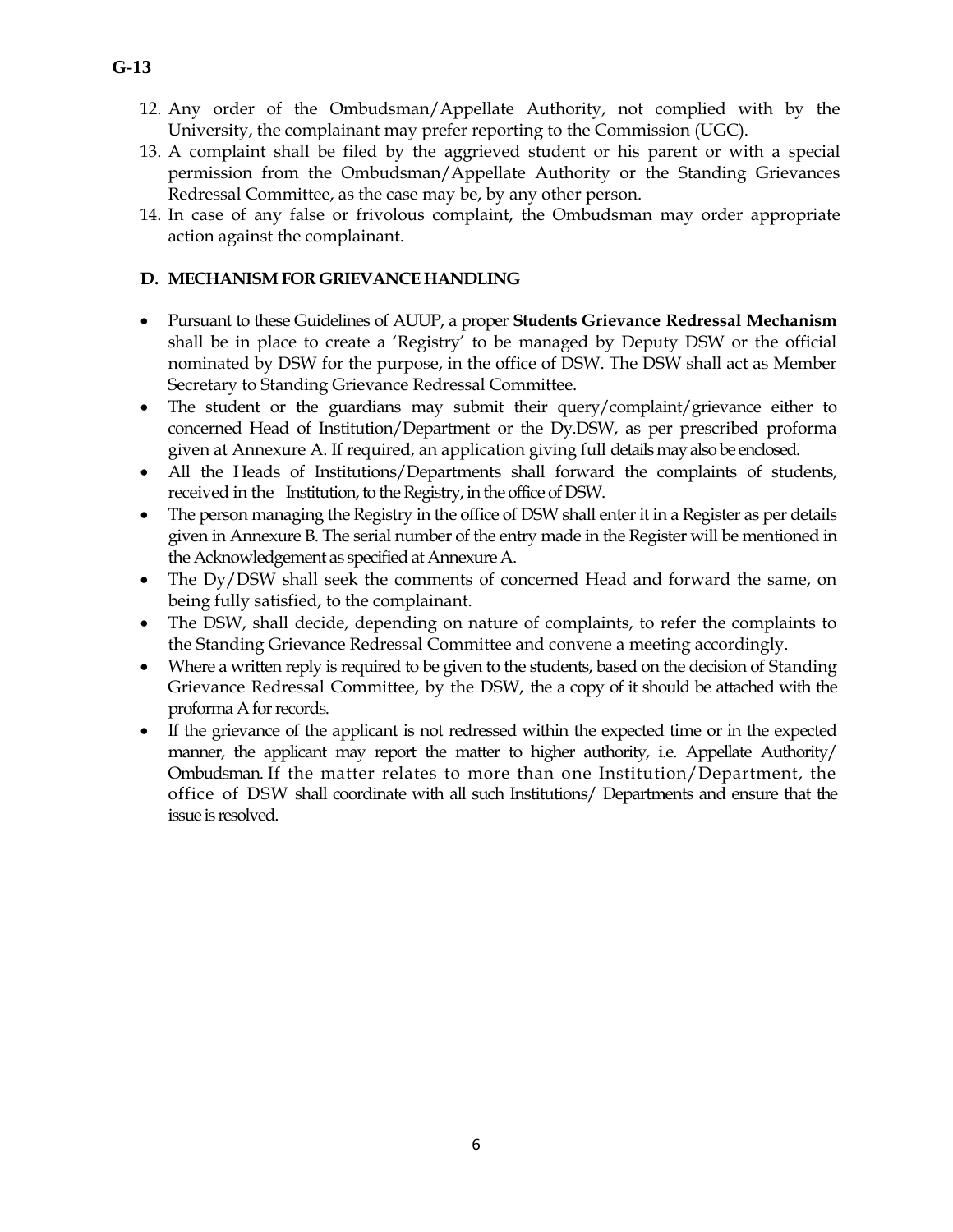

# AMITY UNIVERSITY UTTAR PRADESH **GRIEVANCE REDRESSAL FORM**  $Sl.$  No. (Same as entry in the register) *Please fill the form carefully and retain the acknowledgment*  Name \_\_\_\_\_\_\_\_\_\_\_\_\_\_\_\_\_\_\_\_\_\_\_\_\_\_\_\_\_\_\_\_\_\_\_\_ Enrolment No. \_\_\_\_\_\_\_\_\_\_\_\_\_\_\_\_\_ Institute \_\_\_\_\_\_\_\_\_\_\_\_\_\_\_\_\_ Program\_\_\_\_\_\_\_\_\_\_\_\_\_\_\_\_\_\_Semester \_\_\_\_\_\_\_\_\_\_\_\_\_\_\_ Section\_\_\_\_\_\_\_\_\_\_\_\_\_\_\_\_\_ Query/Grievance/Problem\_\_\_\_\_\_\_\_\_\_\_\_\_\_\_\_\_\_\_\_\_\_\_\_\_\_\_\_\_\_\_\_\_\_\_\_\_\_\_\_\_\_\_\_\_\_\_\_\_\_\_\_\_\_\_\_ \_\_\_\_\_\_\_\_\_\_\_\_\_\_\_\_\_\_\_\_\_\_\_\_\_\_\_\_\_\_\_\_\_\_\_\_\_\_\_\_\_\_\_\_\_\_\_\_\_\_\_\_\_\_\_\_\_\_\_\_\_\_\_\_\_\_\_\_\_\_\_\_\_\_\_\_\_\_ Signature of Student Date and Time *For Office Use Only*

Problem Category:

Expected Date of Redressal: To be given by person in Registry in DSW office

Signature of Dealing Staff Name of Institute/Department:

#### **ACKNOWLEDGEMENT: GRIEVANCE REDRESSAL FORM**

 $SLNo$ (Same as entry in the register)

Expected Date: Signature of Person Receiving: (To be given by person receiving HOD) (with Date and Time) Name of Institute/Department: Name of the Person:

**Action Taken by the Department \_\_\_\_\_\_\_\_\_\_\_\_\_\_\_\_\_\_\_\_\_\_\_\_\_\_\_**

**\_\_\_\_\_\_\_\_\_\_\_\_\_\_\_\_\_\_\_\_\_\_\_\_\_\_\_\_\_**

\_\_\_\_\_\_\_\_\_\_\_\_\_\_\_\_\_\_\_\_\_\_\_\_\_\_\_\_ \_\_\_\_\_\_\_\_\_\_\_\_\_\_\_\_\_\_\_\_\_\_\_\_\_\_\_\_

*NOTE: If the redressal does not take place as expected, the student/user may please report to DSW and/or Registrar*